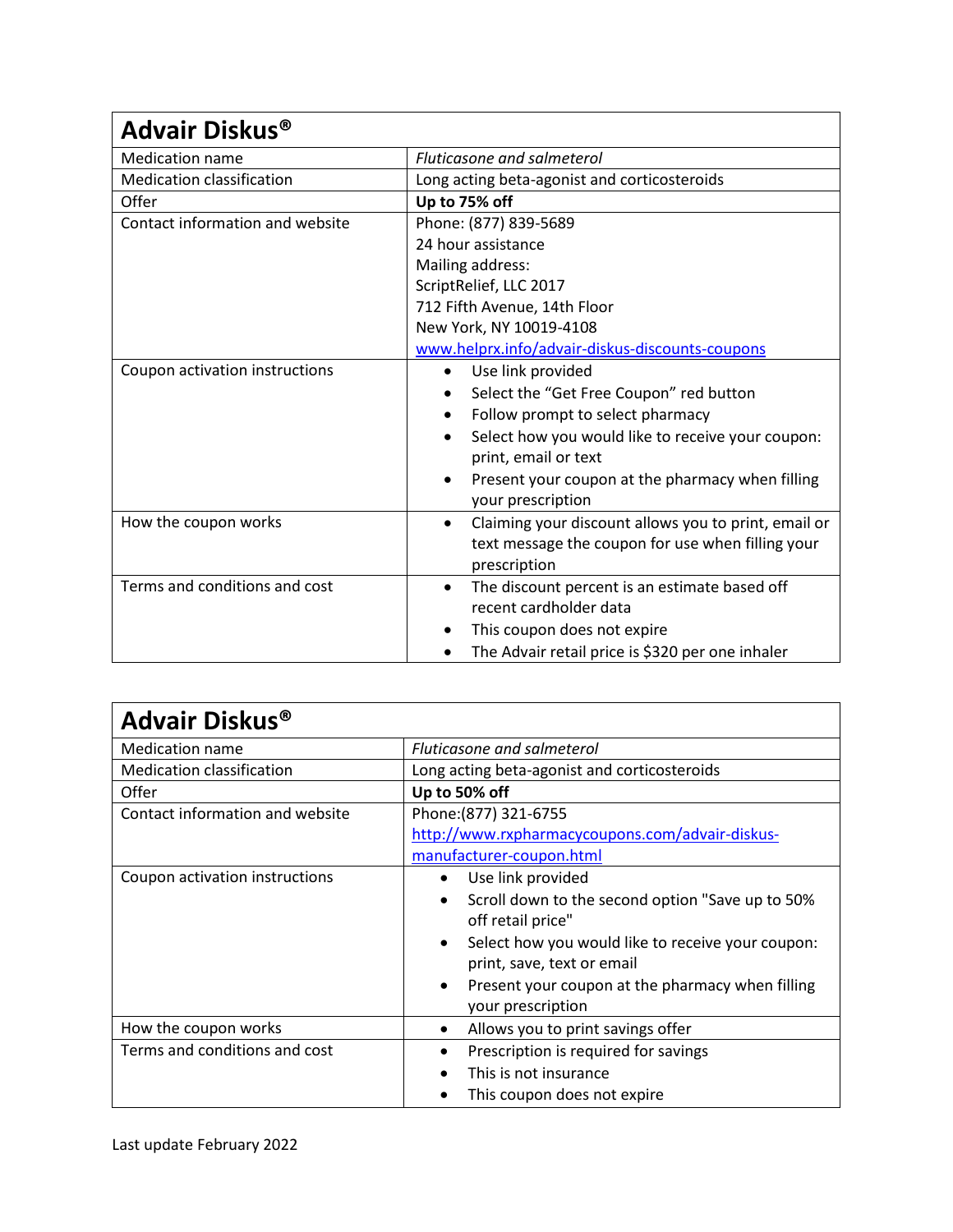| Advair Diskus <sup>®</sup>       |                                                    |  |
|----------------------------------|----------------------------------------------------|--|
| <b>Medication name</b>           | <b>Fluticasone and salmeterol</b>                  |  |
| <b>Medication classification</b> | Long acting beta-agonist and corticosteroids       |  |
| Offer                            | Save 20%-75% off                                   |  |
| Contact information and website  | Phone: (855) 228-0154                              |  |
|                                  | Mailing address:                                   |  |
|                                  | 217 Centre Street, #3240                           |  |
|                                  | New York, NY 10013                                 |  |
|                                  | Email: support@internetdrugcoupons.com             |  |
|                                  | https://www.internetdrugcoupons.com/advair-copd-   |  |
|                                  | coupon#                                            |  |
| Coupon activation instructions   | Use link provided<br>$\bullet$                     |  |
|                                  | Select the "Print Your Coupon" blue button         |  |
|                                  | Select how you would like to receive your coupon:  |  |
|                                  | print, email or SMS (Text) your coupon             |  |
|                                  | Present your coupon at the pharmacy when filling   |  |
|                                  | your prescription                                  |  |
| How the coupon works             | Allows you to print savings offer<br>$\bullet$     |  |
| Terms and conditions and cost    | Printable Advair manufacturer coupon can get you a |  |
|                                  | free 30-day supply of Advair                       |  |
|                                  | The price of an Advair inhaler is around \$350     |  |
|                                  | This is not insurance                              |  |
|                                  | Saving range between 20%-75%                       |  |

| Advair Diskus <sup>®</sup>       |                                                               |
|----------------------------------|---------------------------------------------------------------|
| <b>Medication name</b>           | Fluticasone and salmeterol                                    |
| <b>Medication classification</b> | Long acting beta-agonist and corticosteroids                  |
| Offer                            | <b>Up to 75%</b>                                              |
| Contact information and website  | Phone: (877) 321-6755                                         |
|                                  | Mailing address:                                              |
|                                  | 217 Centre Street, #3240                                      |
|                                  | New York, NY 10013                                            |
|                                  | https://www.asthmadiscounts.com/advair-diskus-coupon          |
| Coupon activation instructions   | Use link provided                                             |
|                                  | Select how you would like to receive your coupon:             |
|                                  | print, save, text or email                                    |
|                                  | Present your coupon at the pharmacy when filling<br>$\bullet$ |
|                                  | your prescription                                             |
| How the coupon works             | Allows you to print, save, text or email savings offer        |
| Terms and conditions and cost    | This coupon does not expire                                   |